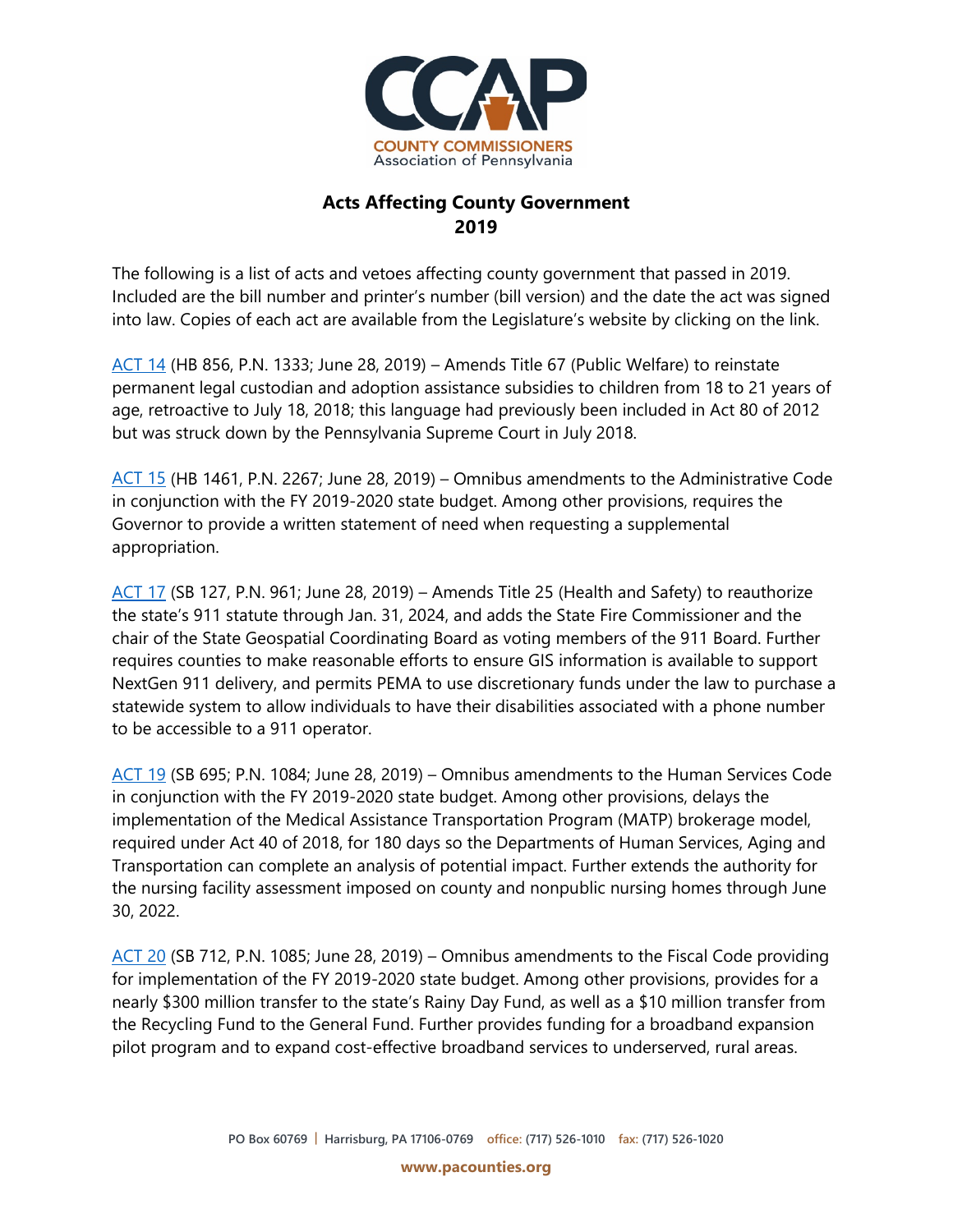[ACT 33](https://www.legis.state.pa.us/cfdocs/billInfo/billInfo.cfm?sYear=2019&sInd=0&body=H&type=B&bn=0370) (HB 370, P.N. 360; July 1, 2019) – Amends the Agricultural Area Security Law to allow the voluntary relinquishment of the right to construct a residence on an agricultural conservation easement and to allow for subdivision for the purpose of a residence.

[ACT 35](https://www.legis.state.pa.us/cfdocs/billInfo/billInfo.cfm?sYear=2019&sInd=0&body=H&type=B&bn=1516) (HB 1516, P.N. 2124; July 1, 2019) – Amends Title 3 (Agriculture) to establish the Agriculture Rapid Response Disaster Readiness Account to allocate funds for rapid response to control disasters affecting agriculture, including funding for research to control or mitigate invasive species such as the spotted lanternfly, as well as training programs to prepare for or respond to a threat to agriculture.

[ACT 39](https://www.legis.state.pa.us/cfdocs/billInfo/billInfo.cfm?sYear=2019&sInd=0&body=S&type=B&bn=0634) (SB 634, P.N. 1035; July 1, 2019) – Amends Title 3 (Agriculture) to establish the Conservation Excellence Grant program, which will provide technical and financial assistance for agricultural operations to implement conservation best management practices in high priority locations.

[ACT 47](https://www.legis.state.pa.us/cfdocs/billInfo/billInfo.cfm?sYear=2019&sInd=0&body=H&type=B&bn=0235) (HB 235, P.N. 2265; July 2, 2019) – Amends Title 23 (Domestic Relations) to clarify that consent to an adoption may be acknowledged before a notary public in lieu of two witnesses, and that the consent of an incarcerated parent of an adoptee may be witnessed by a correctional facility employee designated by that facility.

[ACT 67](https://www.legis.state.pa.us/cfdocs/billInfo/billInfo.cfm?sYear=2019&sInd=0&body=S&type=B&bn=0621) (SB 621, P.N. 1081; July 2, 2019) – Amends the Public School Code to clarify provisions related to school security personnel. Clarifies that active certified sheriffs and deputy sheriffs may serve as school resource officers if they have completed a basic course of instruction, pursuant to a written agreement between the county, sheriff's office and the school entity.

[ACT 77](https://www.legis.state.pa.us/cfdocs/billInfo/billInfo.cfm?sYear=2019&sInd=0&body=S&type=B&bn=0421) (SB 421, P.N. 1330; Oct. 31, 2019) – Amends the Pennsylvania Election Code to make omnibus changes to elections requirements, procedures and dates. Eliminates straight party voting and authorizes \$90 million in bonds for reimbursing counties for the purchase of voting machines. Changes the voter registration deadline to 15 days before an election, requires counties to pay poll workers' an additional amount, and moves the deadline for delivery of absentee ballots to 8 p.m. on election day while providing for a central count of absentee ballots. Additionally, it creates a new mail-in voting option, moves the date to begin canvassing ballots up to the Friday after the election, and allows counties to begin canvassing on election night.

[ACT 79](https://www.legis.state.pa.us/cfdocs/billInfo/billInfo.cfm?sYear=2019&sInd=0&body=H&type=B&bn=0407) (HB 407, P.N. 878; Nov. 7, 2019) – Amends Title 1 (General Provisions) to establish a uniform definition of "blight" which will apply whenever the term is used in a current or future statute, unless clearly stated otherwise.

[ACT 80](https://www.legis.state.pa.us/cfdocs/billInfo/billInfo.cfm?sYear=2019&sInd=0&body=H&type=B&bn=0510) (HB 510, P.N. 885; Nov. 7, 2019) – Amends Title 53 (Municipalities), to give all municipalities the option to use resolutions instead of ordinances when entering into an intergovernmental agreement.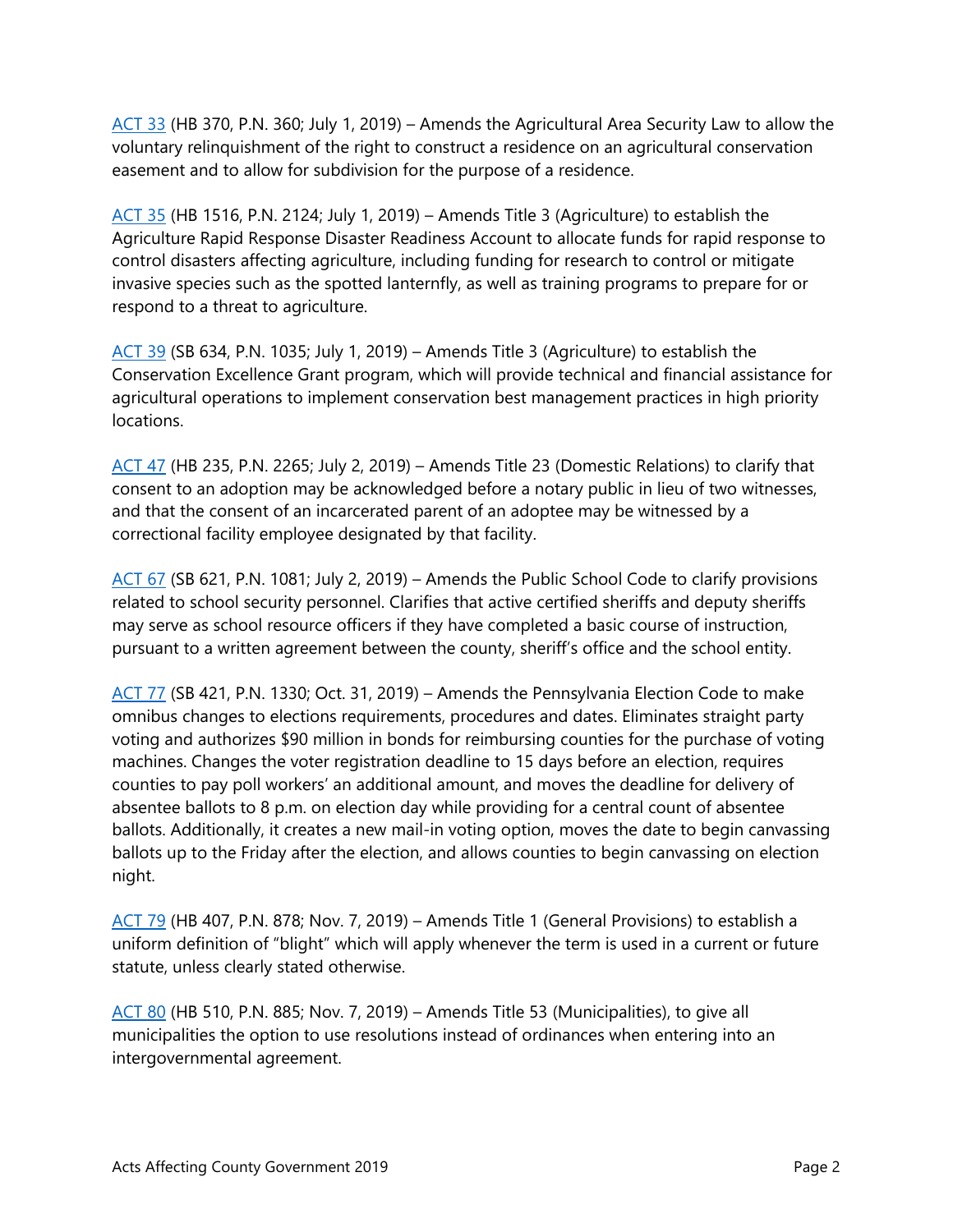[ACT 83](https://www.legis.state.pa.us/cfdocs/billInfo/billInfo.cfm?sYear=2019&sInd=0&body=H&type=B&bn=0859) (HB 859, P.N. 2766; Nov. 7, 2019) – Amends Title 35 (Health and Safety) to add additional reporting requirements related to the integrated 911 emergency communications program and establishes the Nonprofit Security Grant Fund program.

[ACT 87](https://www.legis.state.pa.us/cfdocs/billInfo/billInfo.cfm?sYear=2019&sInd=0&body=H&type=B&bn=0962) (HB 962, P.N. 2938; Nov. 26, 2019) – Amends Title 42 (Judiciary) to extend the statute of limitations for solicitation offenses by five years. Further provides that sovereign and governmental immunity shall not apply with respect to these offenses if the conduct of the entity that caused injury to the plaintiff constitutes gross negligence.

[ACT 88](https://www.legis.state.pa.us/cfdocs/billInfo/billInfo.cfm?sYear=2019&sInd=0&body=H&type=B&bn=1051) (HB 1051, P.N. 1457; Nov. 26, 2019) – Amends Title 23 (Domestic Relations) to provide for penalties for failure to report suspected child abuse by mandated reporters by increasing the offense from a misdemeanor of the first degree to a felony of the third degree.

[ACT 91](https://www.legis.state.pa.us/cfdocs/billInfo/billInfo.cfm?sYear=2019&sInd=0&body=H&type=B&bn=0049) (HB 49, P.N. 2925, Nov. 27, 2019) – Amends the Public School Code to clarify school security powers. Further defines training requirements and granted powers for school police officers, school resource officers and school security guards.

[ACT 94](https://www.legis.state.pa.us/cfdocs/billInfo/billInfo.cfm?sYear=2019&sInd=0&body=H&type=B&bn=0227) (HB 227, P.N. 2925, Nov. 27, 2019) – Amends the Pennsylvania Election Code to require 10 signers for nomination petitions of candidates for school director at primaries. Eliminates the requirement that paper ballots used in optical scan voting systems must include numbered, detachable stubs and requires that county board of elections using paper optical scan voting systems provide each election district with supplies necessary to ensure that voters may insert their ballots into the automatic tabulating equipment in secret.

[ACT 108](https://www.legis.state.pa.us/cfdocs/billInfo/billInfo.cfm?sYear=2019&sInd=0&body=S&type=B&bn=0314) (SB 314, P.N. 292, Nov. 27, 2019) – Establishes the Pennsylvania Rural Health Redesign Center Authority (RHRCA) and the Pennsylvania Rural Health Redesign Center Fund to protect and promote rural hospitals and health care centers that face special challenges, including inconsistencies in billing and reimbursements.

[ACT 114](https://www.legis.state.pa.us/cfdocs/billInfo/billInfo.cfm?sYear=2019&sInd=0&body=S&type=B&bn=0500) (SB 500, P.N. 1433); December 18, 2019) – Amends the Commission on Crime and Delinquency Law, for Justice Reinvestment Initiatives phase 2, to create a County Adult Probation and Parole Advisory Committee to advise the Pennsylvania Commission on Crime and Delinquency on funding, standards and training for county adult probation and parole departments.

[ACT 115](https://www.legis.state.pa.us/cfdocs/billInfo/billInfo.cfm?sYear=2019&sInd=0&body=S&type=B&bn=0501) (SB 501, P.N. 1434); December 18, 2019) – Amends the Titles 42 (Judiciary) and 61 (Prisons and Parole) to streamline the process for placement in the county intermediate punishment program, which provides community alternatives for non-violent offenders by diverting these offenders from jail and incorporating drug and alcohol treatment to assist in changing behaviors. Updates the current sentencing process to a simpler placement similar to the Department of Corrections motivational boot camp.